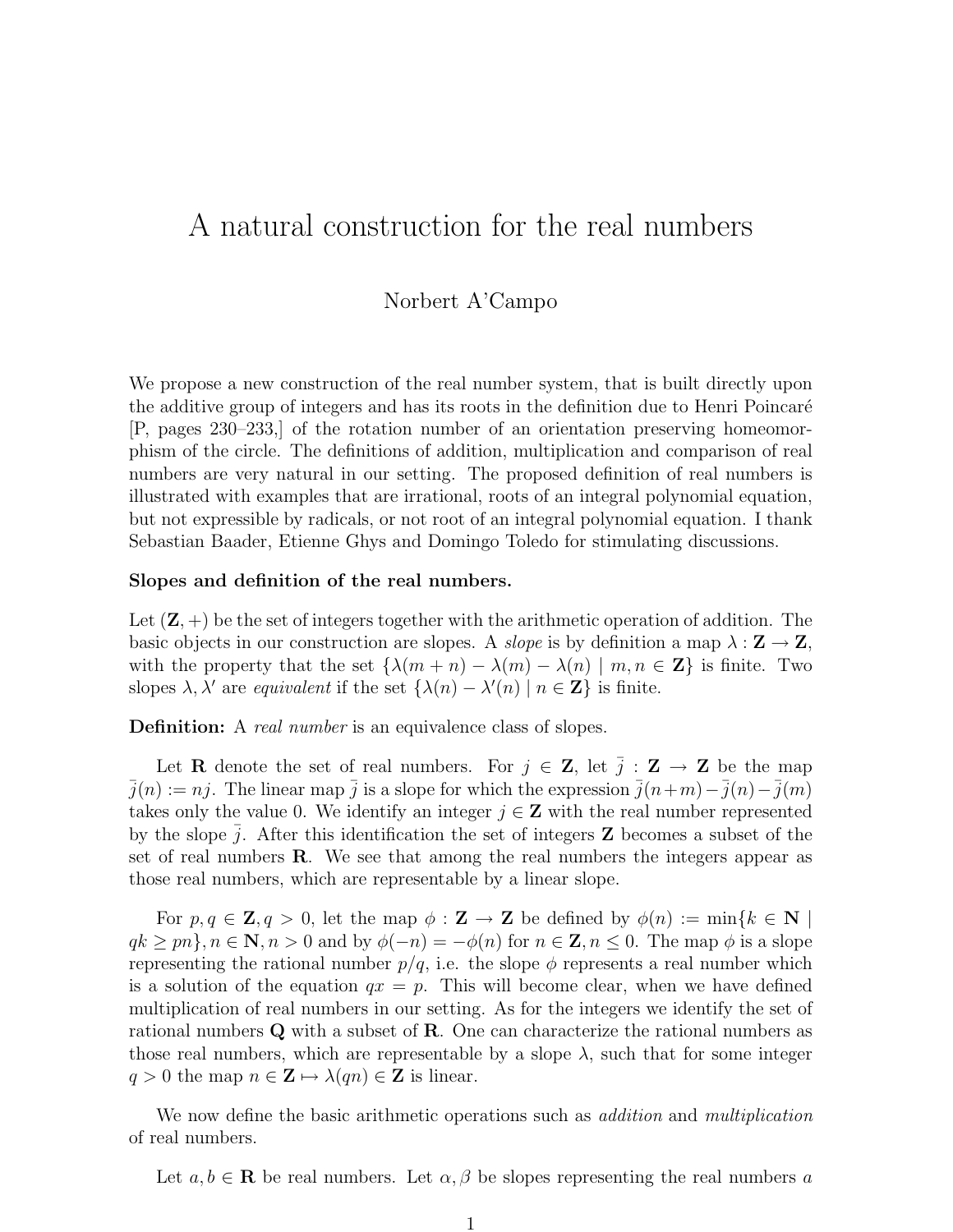and b. The map  $\alpha + \beta : \mathbf{Z} \to \mathbf{Z}$ , which is defined by  $(\alpha + \beta)(n) := \alpha(n) + \beta(n)$ , is again a slope and its equivalence class is independent of the choice of representatives  $\alpha, \beta$  for a, b. We define the sum  $a + b \in \mathbf{R}$  of  $a, b \in \mathbf{R}$  as the equivalence class of the slope  $\alpha + \beta : \mathbf{Z} \to \mathbf{Z}$ .

The composition  $\alpha \circ \beta : \mathbf{Z} \to \mathbf{Z}$  is again a slope, and we define the *product*  $ab \in \mathbf{R}$ as the equivalence class of the composition  $\alpha \circ \beta : \mathbf{Z} \to \mathbf{Z}$ .

The consistency of this definition follows from the following lemma.

**Lemma 1** Let the slopes  $\alpha, \alpha'$  represent  $a \in \mathbf{R}$  and the slopes  $\beta, \beta'$  represent  $b \in \mathbf{R}$ . Then the compositions  $\alpha \circ \beta$  and  $\alpha' \circ \beta'$  are equivalent slopes.

**Proof.** We first show that the map  $\alpha \circ \beta$  is a slope. Let  $E_{\alpha}$  and  $E_{\beta}$  be finite subsets in **Z**, such that  $\alpha(n+m) - \alpha(n) - \alpha(m) \in E_\alpha$  and  $\beta(n+m) - \beta(n) - \beta(m) \in E_\beta$  for  $n, m \in \mathbb{Z}$ . Hence, for  $n, m \in \mathbb{Z}$  there exist  $u, u' \in E_{\alpha}, v \in E_{\beta}$  with

$$
\alpha \circ \beta(n) + \alpha \circ \beta(m) - \alpha \circ \beta(n+m) =
$$

$$
\alpha(\beta(n) + \beta(m)) + u - \alpha(\beta(n) + \beta(m) - v) =
$$

$$
\alpha(\beta(n) + \beta(m)) + u - (\alpha(\beta(n) + \beta(m)) + \alpha(-v) - u') = u - \alpha(-v) - u'.
$$

We conclude that the expression  $\alpha \circ \beta(n) + \alpha \circ \beta(m) - \alpha \circ \beta(n+m), n, m \in \mathbb{Z}$ , takes its values in a finite set. Hence, the map  $\alpha \circ \beta$  and, with the same justification, also the map  $\alpha' \circ \beta'$  are slopes.

Let  $E_{\alpha,\alpha'}$  and  $E_{\beta,\beta'}$  be finite sets such that we have  $\alpha(n) - \alpha'(n) \in E_{\alpha,\alpha'}$  and  $\beta(n) - \beta'(n) \in E_{\beta,\beta'}$  for  $n \in \mathbb{Z}$ . Hence, for  $n \in \mathbb{Z}$  there exist  $r \in E_{\alpha,\alpha'}$ ,  $s \in E_{\beta,\beta'}$  and  $u \in E_{\alpha}$  with

$$
\alpha \circ \beta(n) - \alpha' \circ \beta'(n) = \alpha(\beta'(n) - s) - (\alpha(\beta'(n)) + r) =
$$
  

$$
\alpha(\beta'(n)) + \alpha(-s) - u - (\alpha(\beta'(n)) + r) = \alpha(-s) - r - u.
$$

We conclude that the expression  $\alpha \circ \beta(n) - \alpha' \circ \beta'(n)$ ,  $n \in \mathbb{Z}$ , takes its values in a finite set. Hence, the slopes  $\alpha \circ \beta$  and  $\alpha' \circ \beta'$  are equivalent.

Let  $N := \{n \in \mathbb{Z} \mid n \geq 0\}$  be the set of natural numbers. We call a slope  $\lambda$  positive, if the set  $\{\lambda(n) \mid n \in \mathbb{N}, \lambda(n) \leq 0\}$  is finite, while the set  $\{\lambda(n), n \in \mathbb{Z}\}\)$ , is infinite. A real number a is *positive*, if its representing slopes are positive.

From this definition of positivity we obtain the ordering of the real numbers as usual in the following way. If a is positive, we say that  $a > 0$  and  $0 < a$  hold. The real number a is defined to be *less* then the real number b if there exists a positive real number t with  $b = a + t$ . If a is less then b, we say that  $a < b$  holds.

We illustrate the definitions by examples before stating and verifying that the set **R** with the addition  $+$ , multiplication  $\cdot$  and order relation  $\lt$  satisfies all the axioms of the real numbers, i.e. of a complete totally ordered archimedean field.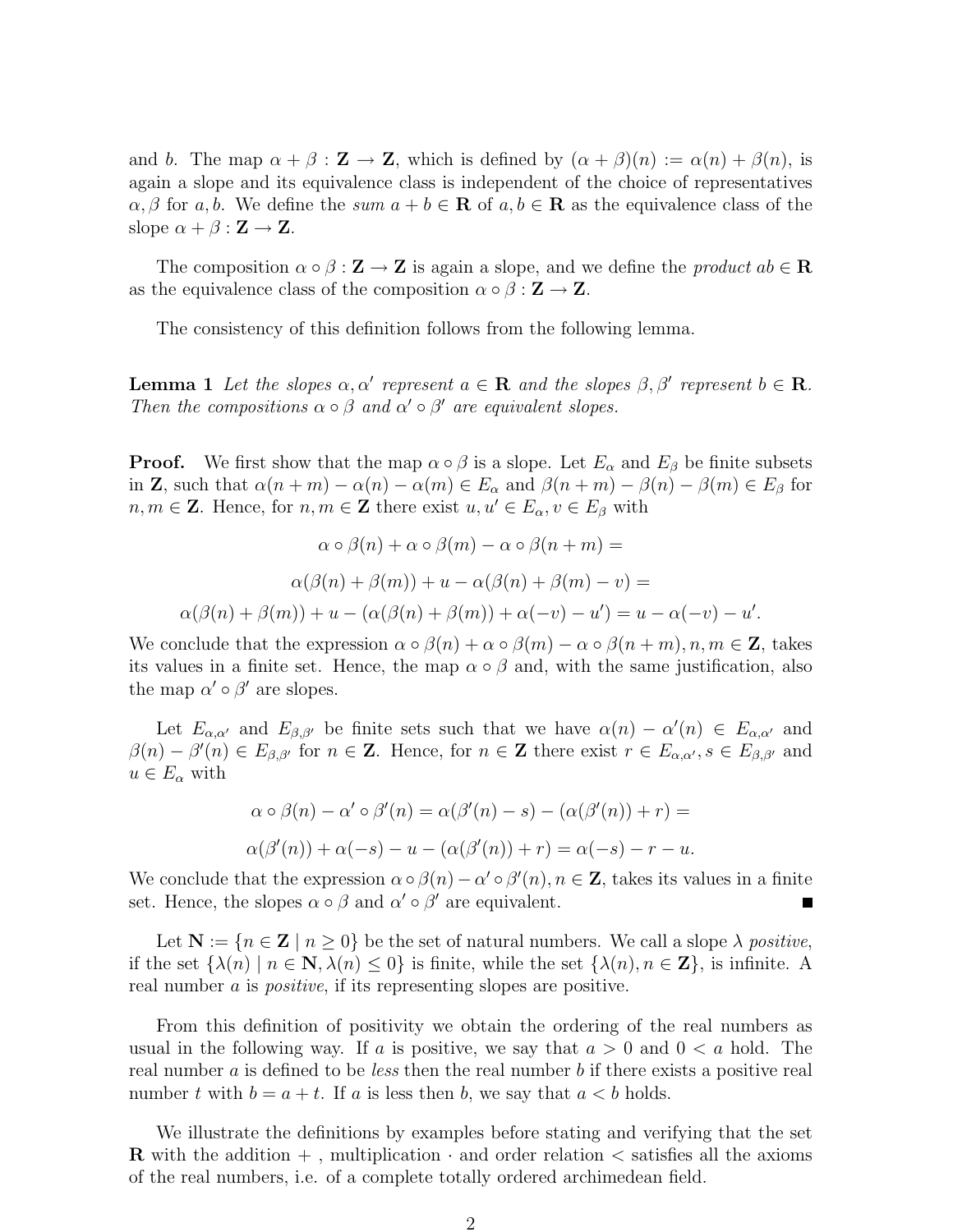A map  $f : \mathbf{Z} \to \mathbf{Z}$  is called *odd* if for all  $n \in \mathbf{Z}$  the property  $f(-n) = -f(n)$  holds. An odd map  $f : \mathbf{Z} \to \mathbf{Z}$  is determined by its restriction to  $\mathbf{N}_{+} := \{n \in \mathbf{Z} \mid n > 0\}.$ Let  $\lambda$  be an arbitrary slope. Then the map  $\kappa : \mathbf{Z} \to \mathbf{Z}$  with  $\kappa(0) = 0$  defined by  $\kappa(n) := \lambda(n), n > 0$ , and by  $\kappa(n) := -\lambda(-n), n < 0$ , is an odd slope, which is equivalent to the slope  $\lambda$ . So every real number can be represented by an odd slope. In order to verify that an odd map  $\gamma : \mathbf{Z} \to \mathbf{Z}$  is a slope, it suffices to check that the set  $\{\gamma(n+m) - \gamma(n) - \gamma(m) \mid n, m \in \mathbb{N}_+\}$  is finite.

We will construct a slope that represents the number  $\sqrt{2}$ . Let  $\rho : \mathbf{Z} \to \mathbf{Z}$  be the odd map defined by  $\rho(n) = \min\{k \in \mathbb{N} \mid 2n^2 \leq k^2\}, n \in \mathbb{N}_+$ . We have for  $n \in \mathbb{N}_+$  the inequalities:  $n \leq \rho(n) \leq 2n, 2n^2 \leq \rho(n)^2, (\rho(n) - 1)^2 \leq 2n^2$ . Hence  $2n^2 \le \rho(n)^2 \le 2n^2 + 2\rho(n) - 1 \le 2(n+1)^2$ . For  $n, m \in \mathbb{N}_+$  we deduce  $2nm \le$  $\rho(n)\rho(m) \leq 2(n+1)(m+1)$ . The map  $\rho$  is a slope, since for  $n, m \in \mathbb{N}_+$  we estimate

$$
x := (-\rho(n+m) + \rho(n) + \rho(m))(\rho(n+m) + \rho(n) + \rho(m)) =
$$
  
- $\rho(n+m)^2 + \rho(n)^2 + \rho(m)^2 + 2\rho(n)\rho(m)$ 

by

$$
-4n - 4m - 2 = -2(n + m + 1)^{2} + 2n^{2} + 2m^{2} + 4nm \le x \le
$$
  

$$
-2(n + m)^{2} + 2(n + 1)^{2} + 2(m + 1)^{2} + 4(n + 1)(m + 1) = 8m + 8n + 8
$$

and with  $\rho(n+m)+\rho(n)+\rho(m) \geq n+m+1$ , we conclude  $|\rho(n+m)-\rho(n)-\rho(m)| \leq 8$ . The equivalence class of  $\rho$  is a positive real number a satisfying  $a^2 = 2$ . Indeed, the number  $a^2$  is represented by the composition  $\rho \circ \rho$ . We have for  $n \in \mathbb{N}_+$  the inequalities  $4n^2 \leq 2\rho(n)^2 \leq \rho(\rho(n))^2 \leq 2(\rho(n)+1)^2 \leq 4n^2+8n+2 \leq 4(n+1)^2$ showing  $2n \leq \rho(\rho(n)) \leq 2n+2$ , which means that the slopes  $\rho \circ \rho$  and  $\overline{2}$  are equivalent showing  $2n \leq \rho(\rho(n)) \leq 2n + 2$ , which means that the slopes  $\rho \circ \rho$  and 2 are equivalent and represent the integer 2. Hence  $\rho$  represents the square root  $\sqrt{2}$  of 2, which is the length of the diagonal of a unit square and can not be represented as a fraction  $\frac{p}{q}$ , see  $[F,V].$ 

We will now construct a real number that is a root of the polynomial  $p(x) :=$  $x^5 + x - 3$ . Let the odd map  $\alpha : \mathbf{Z} \to \mathbf{Z}$  be defined by  $\alpha(n) := \min\{k \in \mathbf{N} \mid 3n^5 \leq \alpha \}$  $k^5 + n^4k$  = min{ $k \in \mathbf{N} \mid p(\frac{k}{n})$  $\frac{k}{n}$ ) ≥ 0, n ∈ **N**<sub>+</sub>. Observe that that  $p(\frac{\alpha(n)-1}{n})$  $\frac{n}{n}$ )  $\leq 0 \leq p(\frac{\alpha(n)}{n})$  $\frac{(n)}{n}$ and  $\frac{\alpha(n)}{n} \leq \frac{6}{5}$  $rac{6}{5}$  hold and that  $p(\frac{\alpha(n)}{n})$  $\binom{n}{n}$ ) =  $p(\frac{\alpha(n)-1}{n} + \frac{1}{n})$  $\frac{1}{n}) \leq \frac{6131}{125n} \leq \frac{50}{n}$  $\frac{50}{n}$  follows. The map  $\alpha$  is a slope and represents the real root a of the equation  $x^5 + x - 3 = 0$ , which can not be represented by a compound radical expression after the work of Paolo Ruffini (1762-1822) and of Niels Henrik Abel (1802–1829), see [A,R,S]. We show that  $\alpha$  is a slope. For  $n, m \in \mathbb{N}_+$  define the rational numbers  $a_- := \max\{\frac{\alpha(n)-1}{n}\}$  $\frac{n}{n}$ ,  $\frac{\alpha(m)-1}{m}$  $\frac{(m-1)}{m}, \frac{\alpha(m+n)-1}{m+n}$  $\frac{n+n-1}{m+n}$ } and  $a_+ := \min\{\frac{\alpha(n)}{n}\}$  $\frac{(n)}{n}, \frac{\alpha(m)}{m}$  $\frac{(m)}{m}, \frac{\alpha(m+n)}{m+n}$  $\binom{(m+n)}{m+n}$ . From the monotonicity of p and the definition of  $\alpha$  we deduce  $p(a_{-}) \leq 0, p(a_{+}) \geq 0$  and  $a_{-} \leq a_{+}$ . Let A be any rational number with  $a_-\leq A\leq a_+$ . We have the inequalities  $|\alpha(n)-nA|\leq 1, |\alpha(m)-mA|\leq 1$  and  $|\alpha(m+n)-(m+n)A|\leq 1$ , that show  $|\alpha(m+n)-\alpha(m)-\alpha(n)|\leq 3$ . Let a be the real number that is represented by the slope  $\alpha$ . We show  $p(a) = 0$  by showing that the slope  $\alpha^{\circ 5} + \alpha - \bar{3}$  is bounded. Here we have used the notation  $\alpha^{\circ e}$  for the *e*-th iterate,  $e \in \mathbb{N}$ , of  $\alpha$ . It is not at all easy to handle directly iterates of slopes. The following estimate helps out and is proved by induction upon the exponent  $e \in N_+$ 

$$
|n^{e-1} \alpha^{oe}(n) - \alpha(n)^e| \le n^{e-1} (1 + |\alpha(1)| + S_\alpha)^{e-1}, n \in \mathbf{N}_+,
$$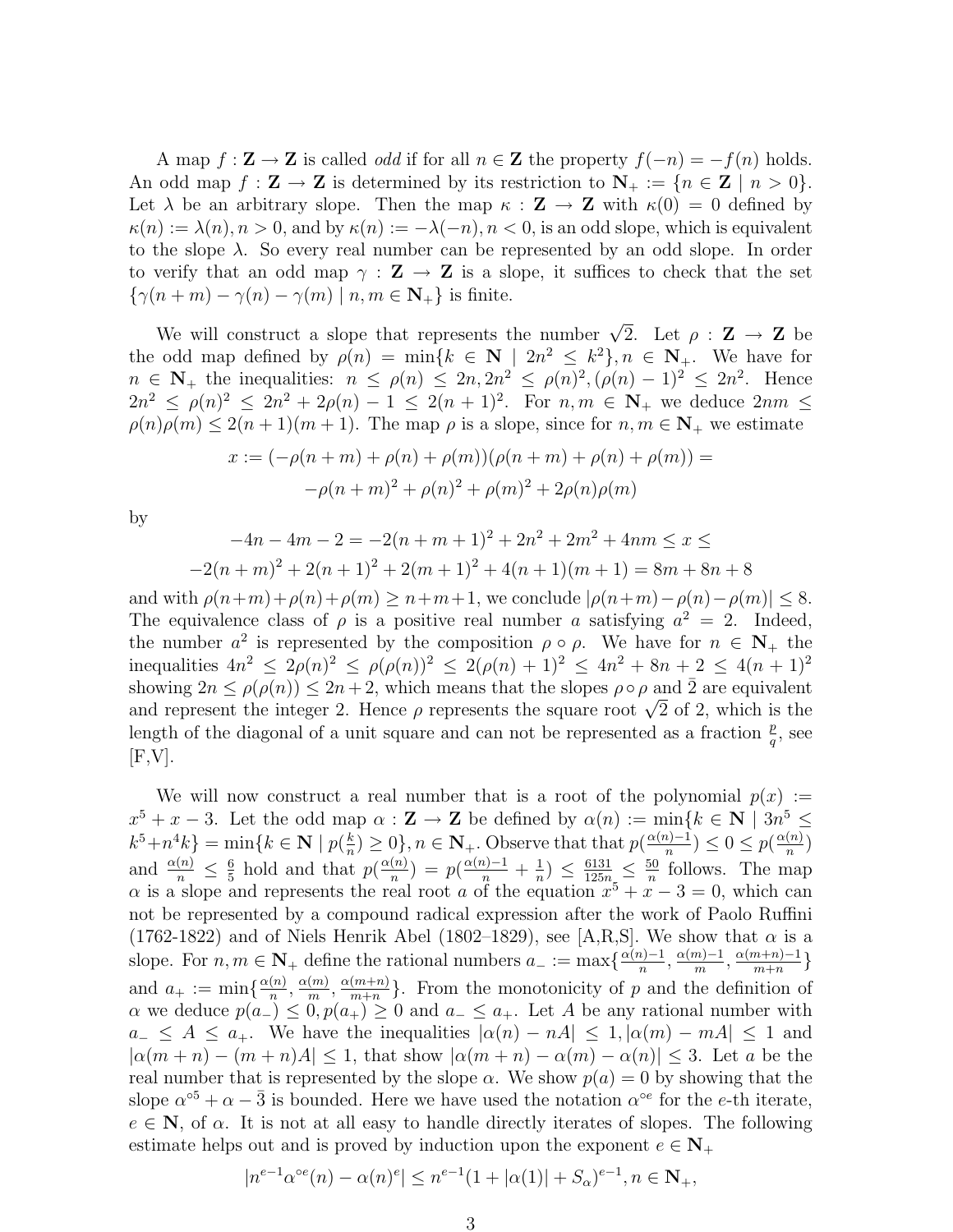where the quantity  $S_{\alpha} := \max\{|\alpha(u+v) - \alpha(u) - \alpha(v)|, u, v \in \mathbb{Z}\}\)$  measures the nonlinearity of the slope  $\alpha$ . Note also  $|\alpha(n)| \leq |n|(|\alpha(1)| + S_{\alpha})$ . It follows that the slope  $\alpha^{\circ e}$  is equivalent to the odd slope defined by  $n \in \mathbb{N}_+ \mapsto [\frac{\alpha(n)^e}{n^{e-1}}]$  $\frac{\alpha(n)^e}{n^{e-1}}$ . So the slope  $\alpha^{\circ 5} + \alpha - \bar{3}$ is equivalent to the odd slope  $\epsilon$  defined by  $n \in \mathbb{N}_+ \mapsto \left[\frac{\alpha(n)^5}{n^4}\right]$  $\frac{(n)^{\circ}}{n^4}$  +  $\alpha(n)$  – 3n. The slope  $\epsilon$  is bounded, since for  $n \in \mathbb{N}_+$  we have  $0 \leq \epsilon(n) = np(\frac{\alpha(n)}{n})$  $\binom{n}{n} \leq 50$ . Here [?] is the Gaussian integral part bracket  $[x] := \max\{k \in \mathbb{Z} \mid k \leq x\}, x \in \mathbb{R}.$ 

Let  $\beta : \mathbf{Z} \to \mathbf{Z}$  be the odd map with  $\beta(n) := \#\{(p,q) \in \mathbf{Z} \times \mathbf{Z} \mid p^2 + q^2 \leq n\}, n > 0$ . Unit squares in the plane with centers at the lattice points  $(p, q) \in \mathbf{Z} \times \mathbf{Z}, p^2 + q^2 \leq n$ cover the disk of radius  $\sqrt{n} - \frac{1}{2}$ centers at the rattice points  $(p, q) \in \mathbb{Z} \times \mathbb{Z}, p + q$ <br> $\frac{1}{2}\sqrt{2}$  and are contained in the disk of radius  $\sqrt{n} + \frac{1}{2}$  $\sqrt{n} - \frac{1}{2}\sqrt{2}$  and are contained in the disk of radius  $\sqrt{n} + \frac{1}{2}\sqrt{2}$ . Hence  $|\beta(n) - n\pi| \leq 2\sqrt{2}\sqrt{n}, n \in \mathbb{N}$ . It follows that the odd map  $\bar{\beta}$  defined by  $n \in N_+ \mapsto \left[\frac{\beta(n^2)}{n}\right]$  $\frac{n^2}{n}$ ] is a slope. The slope  $\bar{\beta}$  represents the area  $\pi$  of the unit disk in the plane, see Chap. 1 in Anschauliche Geometrie of David Hilbert & S. Cohn-Vossen [H-V]. See also the book of William Jones (1675-1749) Synopsis palmariorum mathesios, 1706, in which the notation  $\pi$  for that area was used for the first time. Johann Heinrich Lambert (1728-1777) has proved in his communication of 1761 to the Academy in Berlin that the number  $\pi$  is not a rational number, see [Le]. Adrien-Marie Legendre (1752-1833) has proved that  $\pi^2$  is not rational. Carl Louis Ferdinand von Lindemann (1852-1939) was the first to prove in the year 1882 that  $\pi$  is transcendental, that is,  $\pi$ is not the root of any polynomial equation with integral coefficients. We recommend reading the recent book by Pierre Eymard and Jean-Pierre Lafon, The number  $\pi$ . **Remark.** The map  $\beta$  is not a slope since the quantity  $s(n) := \beta(n) - \beta(n-1) - \beta(1)$ is not bounded. One has for instance  $s(5^u) = 4u - 1, u \in \mathbb{N}_+$ .

The number e appeared in the sixteenth century, when it was noticed that the expression  $(1+\frac{1}{n})^n$  for compound interest increases with *n* to a certain value 2.7182818 $\cdots$ , see the book "e The Story of a Number" by Eli Maor [M]. The number e became of central importance in Mathematics since its interpretations in Geometry and Analysis by Grégoire de Saint-Vincent (1584-1667). It is not obvious to define the number  $e$ with a slope. We use the solution to a problem, see [D], of Jakob Steiner (1796-1863) and define for  $n \in \mathbb{N}, n > 0$ , the integer  $\epsilon(n)$  to be the natural number  $k, k > 0$ , such that the expression  $(\frac{k}{n})^{\frac{n}{k}}$  takes its maximal value. The corresponding odd function  $\epsilon : \mathbf{Z} \to \mathbf{Z}$  is a slope representing the number e.

The classical construction of the system of real numbers is based on Dedekind cuts or on Cauchy sequences  $(r_n)_{n\in\mathbb{N}}$  of rational numbers. The present construction by slopes is related to the classical ones as follows: To a slope  $\lambda$  corresponds a Dedekind cut  $(A, B)$  by setting  $A := \{ \frac{p}{q} \}$  $\frac{p}{q} \in \mathbf{Q} \mid \bar{p} \leq \lambda \circ \bar{q} \}$  and  $B := \{\frac{p}{q}\}$  $\frac{p}{q} \in \mathbf{Q} \mid \lambda \circ \bar{q} \leq \bar{p} \}$  and also a Cauchy sequence  $(r_n)_{n \in \mathbb{N}}$  by setting  $r_n := \frac{\lambda(n+1)}{n+1}$ .

#### Well adjusted slopes.

We call a slope  $\lambda$  well adjusted if it is odd and satisfies the inequalities  $-1 \leq$  $\lambda(m+n) - \lambda(m) - \lambda(n) \leq 1, n, m \in \mathbb{Z}$ . One can say that a well adjusted slope need not be a linear map from Z to Z, but deviates as little as possible from being linear. Each slope is equivalent to a well adjusted slope, as shows the concentration Lemma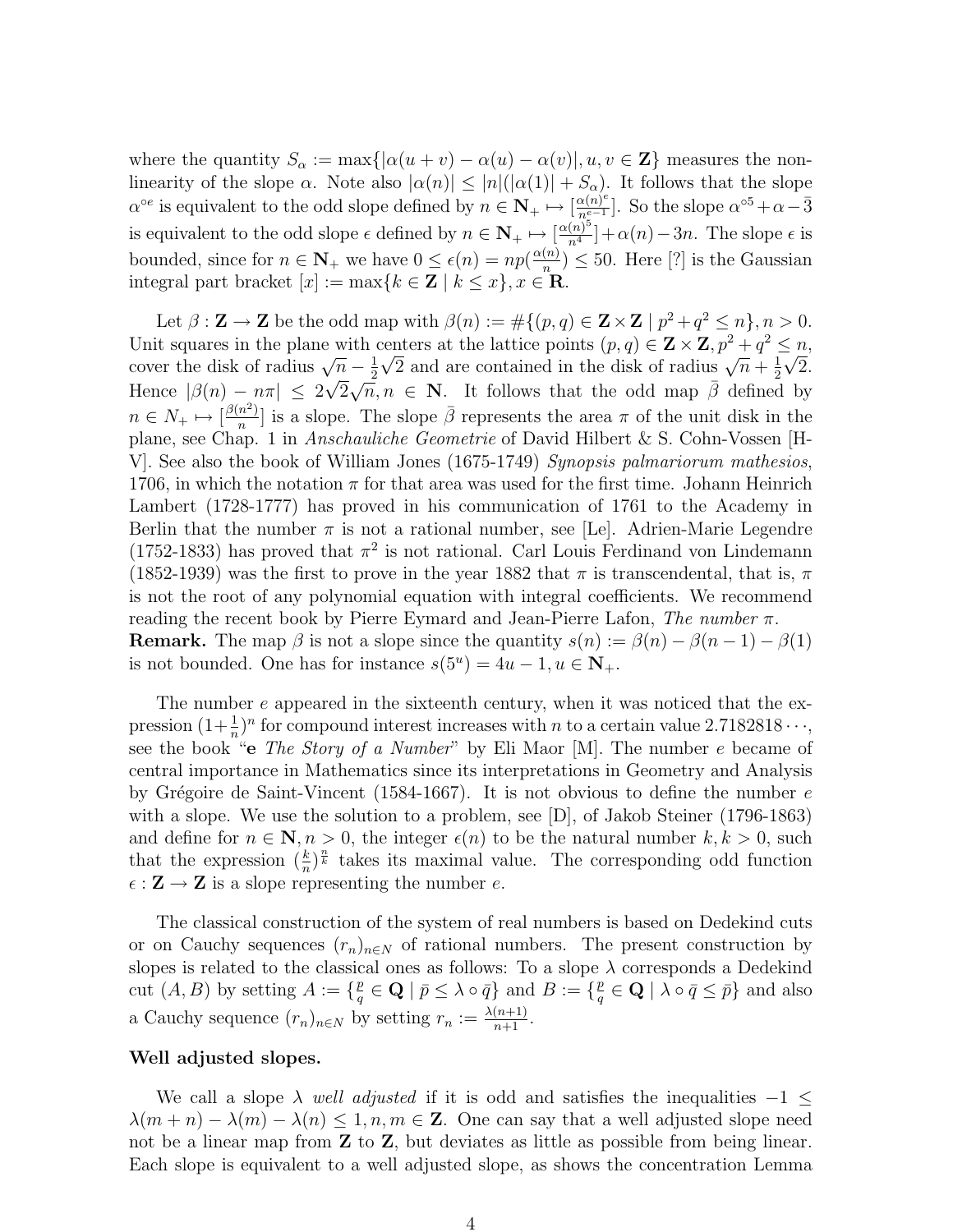below. So in particular, a real number can be represented by a well adjusted slope.

For integers  $p, q, q \neq 0$ , the result of optimal euclidean division of p by q will be denoted by p : q. The *optimal euclidean division* is the integer  $r := p : q \in \mathbb{Z}$  that satisfies the inequalities  $2p - |q| \leq 2qr < 2p + |q|$ , where  $|q| := \max\{q, -q\}$  is the absolute value of q. For instance  $4:7 = 1$  but  $3:7 = 0$ . If  $p/q, p, q \in \mathbb{Z}, q \neq 0$ , denotes the fraction, then we have  $|p/q - p : q| \leq 1/2$ . For the optimal euclidean division, we have

**Lemma 2** Let  $q \in \mathbb{N}_+$  and  $a, b, c \in \mathbb{Z}$  be such that  $-q \le a - b - c \le q$ . Then we have  $-1 \le a: 3q - b: 3q - c: 3q \le 1.$ 

**Proof.** The integer  $a: 3q - b: 3q - c: 3q$  differs from 0 by at most  $1/2 + 1/2 + 1/2 + 1/2$  $|a/3q-b/3q-c/3q| \leq 3/2+1/3 = 11/6$ . Hence we have  $-1 \leq a: 3q-b: 3q-c: 3q \leq 1$ , since  $11/6 < 2$ .

**Lemma 3** Let  $n, m \in \mathbb{N}_+$  and  $c \in \mathbb{Z}$ . Then we have

$$
-1 \le c \colon m(n+m) - c \colon n(n+m) - c \colon nm \le 1.
$$

**Proof.** The integer  $c : m(n + m) - c : n(n + m) - c : nm$  differs from  $c/m(n + m) - c$  $c/n(n+m) - c/nm = 0$  by at most  $1/2 + 1/2 + 1/2 = 3/2$ , hence  $-1 \leq c : m(n+m) - c/nm$  $c: n(n+m) - c: nm \leq 1$ , since  $3/2 < 2$ . П

**Lemma 4 (Concentration Lemma)** Let  $\lambda$  be a slope. Let  $s \in N_+$  be such that for all  $n, m \in \mathbb{Z}$  we have  $-s \leq \lambda(m+n) - \lambda(m) - \lambda(n) \leq s$ . Let  $\lambda' : \mathbb{Z} \to \mathbb{Z}$  be defined by  $\lambda'(n) := \lambda(3sn) : 3s, n \in \mathbb{Z}$ . Then the map  $\lambda'$  is a well adjusted slope, which is equivalent to the slope  $\lambda$ .

**Proof.** By induction on  $t \in \mathbb{N}_+$ , we prove  $-s(t-1) \leq \lambda(tn) - t\lambda(n) \leq s(t-1)$ . For  $t = 3s$  we get  $-s(3s-1) \leq \lambda(3sn) - 3s\lambda(n) \leq s(3s-1)$  and hence  $-s \leq \lambda'(n) - \lambda(n) \leq s$ , which shows the equivalence of  $\lambda$  and  $\lambda'$ . From  $-s \leq \lambda(3sn+3sm) - \lambda(3sn) - \lambda(3sm) \leq$ s we deduce  $-1 \leq \lambda'(n+m) - \lambda'(n) - \lambda'(m) \leq 1$ .

A well adjusted slope  $\lambda$  has the following properties:

 $- |\lambda(n+1) - \lambda(n)| \leq |\lambda(1)| + 1$ ,

- if for some  $k \in \mathbb{N}_+$  we have  $\lambda(k) > 1$  (or  $\lambda(k) < -1$ ), then we have for any  $n \in \mathbb{N}_+$ the inequality  $\lambda(n) \geq -1 + n : k$  (or  $\lambda(n) \leq +1 - n : k$ ),

- if for some  $k \in \mathbb{Z}$  we have  $\lambda(k) > 1$ , then for  $v \in \mathbb{Z}$  the set  $\{n \in \mathbb{Z} \mid \lambda(n) = v\}$  is finite and has fewer then  $k + 1$  elements,

- if for some  $k \in \mathbb{Z}$  we have  $\lambda(k) > 1$ , then for any  $v \in \mathbb{Z}$ , there exists  $n \in \mathbb{Z}$  with  $|v - \lambda(n)| \leq |\lambda(1)| + 1$ ,

- the real number x represented by  $\lambda$  satisfies  $x > 0$  if and only if there exists  $a \in \mathbb{N}$ with  $\lambda(a) > 1$ ,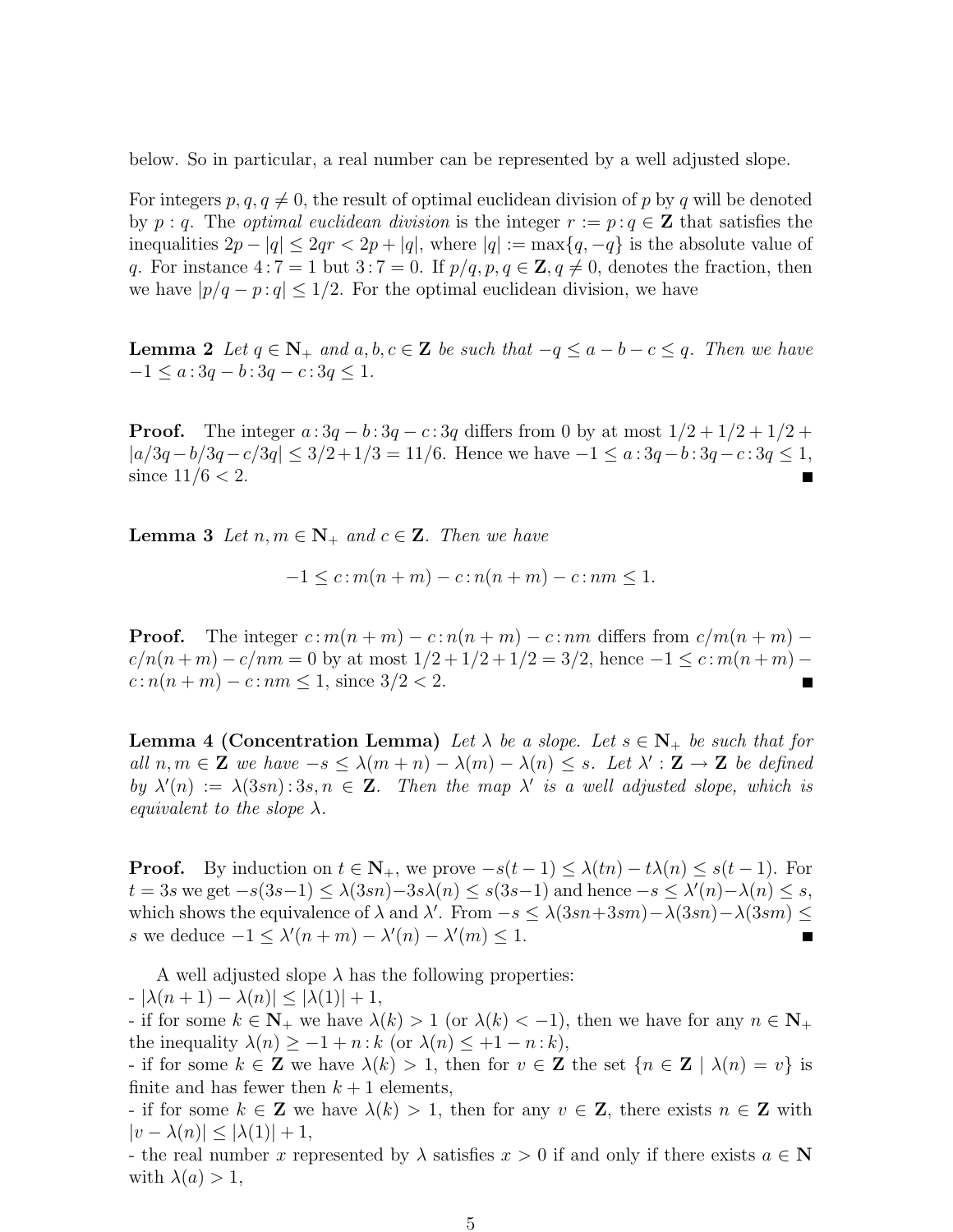- let y be a real number represented by a well adjusted slope  $\kappa$ . We have  $x > y$  if and only if there exists  $n \in \mathbb{N}_+$  with  $\lambda(n) > 2 + \kappa(n)$ .

From the above lemma and remarks we obtain:

**Lemma 5** Let  $\lambda$  be a slope. If  $\lambda$  takes infinitely many values, then there exist b,  $B \in$  $\mathbf{N}_{+}$  such that the following inequalities hold:

$$
|\lambda(n+k) - \lambda(n)| \le kb, n \in \mathbf{Z}, k \in \mathbf{N},
$$
  

$$
|\lambda(n+kB) - \lambda(n)| \ge k, n \in \mathbf{Z}, k \in \mathbf{N}.
$$

In particular, the slope  $\lambda$  takes each value at most  $2B - 1$  times.

## The axioms.

We now state, partially in abbreviated form, the axioms for a complete totally ordered field, that are satisfied by the quadruple  $(\mathbf{R}, +, \cdot, <)$ . The presentation of the axioms is slightly redundant.

- 1. The pair  $(\mathbf{R}, +)$  is an abelian group.
- 2. The triple  $(\mathbf{R}, +, \cdot)$  is a field.
- 3. The quadruple  $(\mathbf{R}, +, \cdot, \leq)$  is an archimedean, complete, totally ordered field. Complete ordered field, i.e.
	- for any non-empty subset T bounded from above in  $\bf{R}$  there exists a least upper bound in **R** called the *supremum* of T. It will be denoted by Sup T.

Archimedian ordered field, i.e.

• for  $a \in \mathbf{R}$ ,  $a > 0$  and  $A \in \mathbf{R}$  there exists a  $N \in \mathbf{N}$  such that  $Na > A$ .

We now begin the verification of the axioms for the system of real numbers, that we have introduced above. We leave out those verifications, that are straightforward and can be done without using well adjusted slopes as representatives.

The addition + of integers makes Z into an abelian group  $(Z, +)$ . It follows easily that  $(\mathbf{R}, +)$  is also an abelian group.

The triple  $(\mathbf{R}, +, \cdot)$  is a skew field, i.e. verifies all the field axioms. Multiplication is associative since the composition of maps is. Only commutativity and the existence of inverses need extra care. For two slopes  $\alpha, \beta$  we have the estimates

$$
n\alpha(\beta(n)) = \alpha(n\beta(n)) + E_1 = \alpha(\beta(n)n) + E_1 = \beta(n)\alpha(n) + E_2 + E_1
$$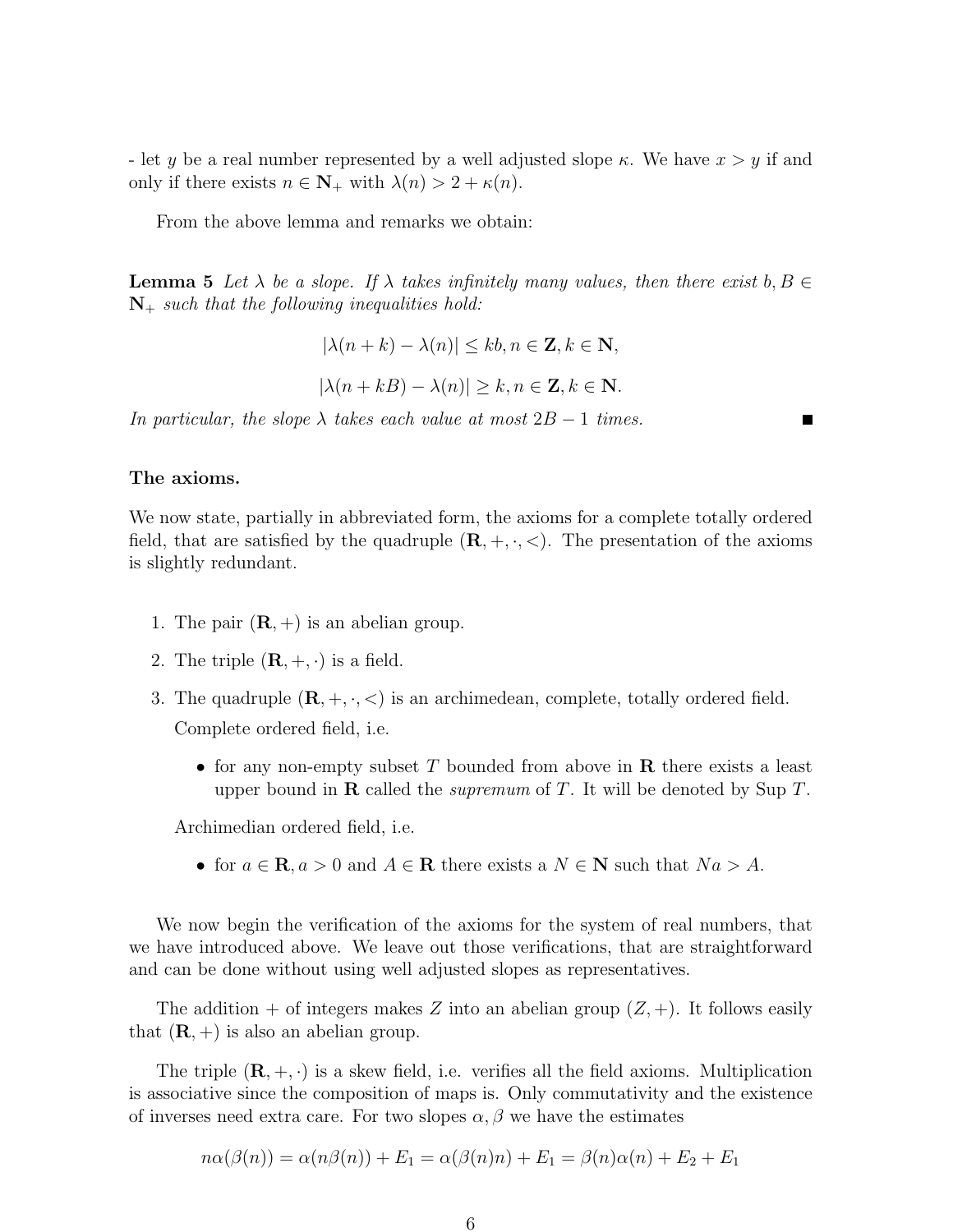with  $|E_1| \leq |n|S_\alpha$  and  $|E_2| \leq |\beta(n)|S_\alpha \leq |n|(|\beta(1) + S_\beta)S_\alpha$ . It follows

$$
|\alpha \circ \beta(n) - \beta \circ \alpha(n)| \leq S_{\alpha}(1 + |\beta(1)| + S_{\beta}) + S_{\beta}(1 + |\alpha(1)| + S_{\alpha})
$$

showing that the slopes  $\alpha \circ \beta$  and  $\beta \circ \alpha$  are equivalent, hence the multiplication is commutative.

Let 1 be the real number represented by the identity map  $\text{Id}_{\mathbf{Z}} : \mathbf{Z} \to \mathbf{Z}$ . Clearly we have for a real number x the properties  $1x = x1 = x$ , which makes 1 into the unit element of the multiplication  $\cdot$  of **R**.

We now construct a right inverse for  $x \in \mathbb{R}, x \neq 0$ , i.e. an element  $y \in \mathbb{R}$  satisfying  $xy = 1$ . Let  $\alpha$  be a well adjusted representing slope for x. It follows, that for each  $v \in \mathbf{Z}$  we may choose  $n_v \in \mathbf{Z}$  with  $|v - \alpha(n_v)| \leq |\alpha(1)| + 1$ . We define a map  $\beta : \mathbf{Z} \to \mathbf{Z}$ by  $\beta(v) := n_v$ .

We claim that the map  $\beta$  is a slope. Indeed, for  $v, w \in \mathbb{Z}$  we have

$$
|\alpha(\beta(v+w) - \beta(v) - \beta(w))| = |\alpha(n_{v+w} - n_v - n_w)| \le
$$
  
 
$$
|(v+w) - v - w| + 2 + 3(|\alpha(1)| + 1) = 3|\alpha(1)| + 5.
$$

Since  $\alpha$  takes each value only finitely many times, we conclude that the set  $\{\beta(v +$  $w$ ) –  $\beta(v)$  –  $\beta(w)$  |  $v, w \in \mathbb{Z}$ } is finite.

For  $v \in \mathbf{Z}$  we have  $\alpha \circ \beta(v) = \alpha(n_v)$ , so the slopes  $\alpha \circ \beta$  and Id<sub>Z</sub> are equivalent, since  $|v - \alpha(n_v)| \leq |\alpha(1)| + 1$  holds. It follows that  $xy = 1$ .

The pair  $(\mathbf{R}, \leq)$  is an order relation. First we prove that the relation  $\leq$  is total. Let x, y be real numbers represented by the slopes  $\alpha$  and  $\beta$ . We consider the slope  $\delta := \alpha - \beta$ , which represents the number  $x - y$ . Let  $\delta'$  be the well adjusted slope equivalent to  $\delta$  given by the concentration lemma. If  $\delta'(n) \in \{-1,0,1\}$  for all  $n \in \mathbb{Z}$ then we have  $x = y$ . If  $x \neq y$  we have for some  $n \in \mathbb{N}$  either  $\delta'(n) > 1$ , or  $\delta'(n) < -1$ . In the first case we have  $x > y$  and in the second case we have  $x < y$ . The case  $x = y$ excludes  $x < y$  and  $x > y$ . The cases  $x < y$  and  $x > y$  exclude each other. It remains only to prove transitivity. Let x, y, z be real numbers with  $x > y$  and  $y > z$ , which are represented by the slopes  $\alpha, \beta$  and  $\gamma$ . Let  $\delta_1, \delta_2$  be well adjusted slopes equivalent to the slopes  $\alpha - \beta$  and  $\beta - \gamma$ . So for some  $n \in \mathbb{N}_+$  and  $m \in \mathbb{N}_+$  we have  $\delta_1(n) > 1$  and  $\delta_2(m) > 1$ . It follows that  $(\delta_1 + \delta_2)(nm) > 2$ . The well adjusted slope  $\delta_{12}$  equivalent to  $\delta_1 + \delta_2$  will satisfy  $\delta_{12}(nm) > 1$  and hence we have  $x > z$ .

The quadruple  $(\mathbf{R}, +, \cdot, <)$  is an ordered field. Let  $x, y$  be reals satisfying  $x < y$ and let t be real. We represent  $x, y, t$  by the well adjusted slopes  $\alpha, \beta$  and  $\tau$ . Since  $x < y$  there exists  $b \in \mathbb{N}$  with  $\alpha(bn) < \beta(bn) - n, n \in \mathbb{N}_+$ . Hence,  $\alpha(bn) + \tau(bn) < \beta(bn)$  $\beta(bn) + \tau(bn) - n, n \in \mathbb{N}_+$ , showing the monotonicity property for translations  $x + t$  $y + t$ . If  $t > 0$ , for some  $d \in \mathbb{N}$  we have  $\tau(dn) > n, n \in \mathbb{N}_+$ , hence  $\tau(\alpha(bdn)) <$  $\tau(\beta(dbn)) - n, n \in \mathbb{N}_+$ , showing the monotonicity property for the stretching  $tx < ty$ .

We now prove the archimedean property. Let  $a \in \mathbf{R}$  with  $a > 0$  and  $A \in \mathbf{R}$  be given. We construct  $N \in \mathbb{N}$  such that  $Na > A$ , as follows. We represent a and A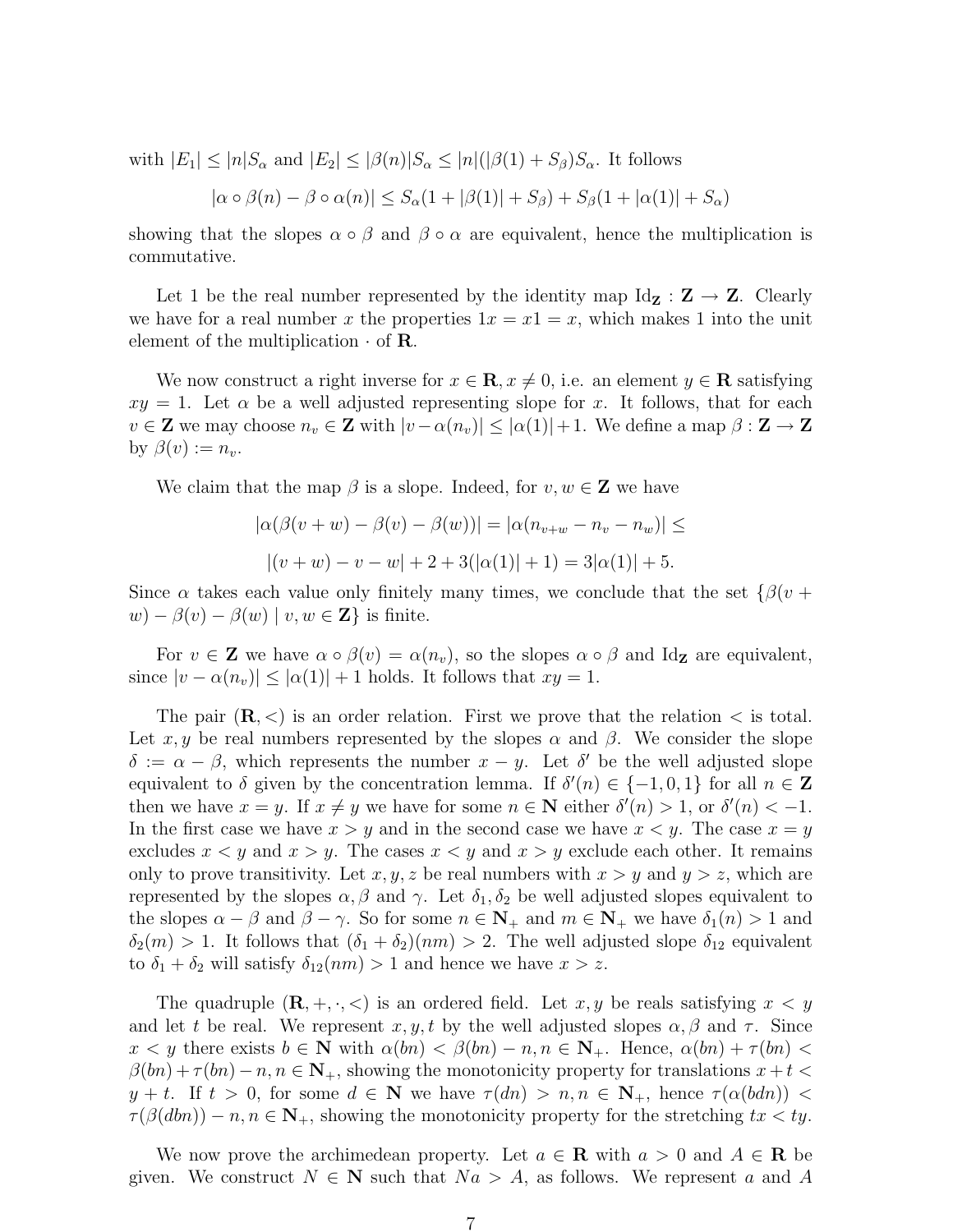by well adjusted slopes  $\lambda$  and  $\Lambda$ . Since  $a > 0$  holds, we may choose  $n \in \mathbb{N}_+$  with  $\lambda(n) > 1$ . Then  $\lambda(2n) > 2$ . Define  $N := 1 + \max{\{\Lambda(2n), 0\}}$ . Let  $\kappa$  be the well adjusted slope equivalent to the slope N $\lambda$ . We have  $\kappa(2n) > N\lambda(2n) - N > 2 + \Lambda(2n)$ . Hence  $Na > A$ .

Finally, we will establish the completeness. Let  $D$  be a non-empty subset in  $\bf R$ bounded from above by  $m \in \mathbb{R}$ . So for  $x \in D$  we have the inequality  $x \leq m$ . Let  $\Delta$  be a set of well adjusted slopes representing the real numbers in the set D. Let  $\mu$ be a well adjusted slope representing m. For every  $n \in \mathbb{N}$  and every  $\delta \in \Delta$  we have  $\delta(n) < \mu(n) + 2$ . It follows that for  $n \in \mathbb{N}_+$  the non-empty set  $\{\delta(n) | \delta \in \Delta\}$  is bounded from above by  $\mu(n) + 2$ . Let  $\sigma : \mathbf{Z} \to \mathbf{Z}$  be the odd map defined by

$$
\sigma(n) := \max\{\delta(n) \mid \delta \in \Delta\}.
$$

We claim that the map  $\sigma$  is a slope. Indeed, for  $u \in \mathbb{N}_+$  let  $\delta_u \in \Delta$  be a slope, which attains at u the value max $\{\delta(u) \mid \delta \in \Delta\}$ . So, we have  $\delta_u(u) = \sigma(u)$ . For  $p, N \in \mathbb{N}_+$ put  $q := pN$ . We compare  $\delta_p, \delta_q$  at p and q as follows. We have

$$
\delta_q(q) : N \le \delta_p(p) + 1
$$

since  $|\delta_q(q): N - \delta_q(p)| \leq 1$  and  $\delta_q(p) \leq \delta_p(p)$ . We also have

$$
N\delta_p(p) \le \delta_p(q) + N \le \delta_q(q) + N.
$$

We conclude that for all  $p, N \in \mathbb{N}_+$ 

$$
|\delta_p(p) - \delta_{pN}(pN) : N| \le 1.
$$

Hence for  $n, m \in \mathbb{N}_+$ , where we put  $c := \delta_{nm(n+m)}(nm(n+m))$ , the following inequalities hold:

$$
|\sigma(n) - c : m(n + m)| \le 1,
$$
  
\n
$$
|\sigma(m) - c : n(n + m)| \le 1,
$$
  
\n
$$
|\sigma(n + m) - c : nm| \le 1.
$$

For instance, the first inequality is obtained with  $p = n, N = m(n + m), q = Np$  and by comparing  $\delta_p$  and  $\delta_q$  at the point p. From

$$
|c: nm - c: m(n + m) - c: n(n + m)| \le 1
$$

it follows that for all  $n, m \in \mathbb{N}_+$  we have

$$
|\sigma(n+m) - \sigma(n) - \sigma(m)| \le 1 + 3 = 4,
$$

which proves our claim.

Let s be the real number represented by the slope  $\sigma$ . For all  $x \in D$  we have the inequality  $x \leq s$ , since for a slope  $\delta \in \Delta$  representing x the inequalities

$$
\delta(n) \le \delta_n(n) = \sigma(n), n \in \mathbf{N}_+,
$$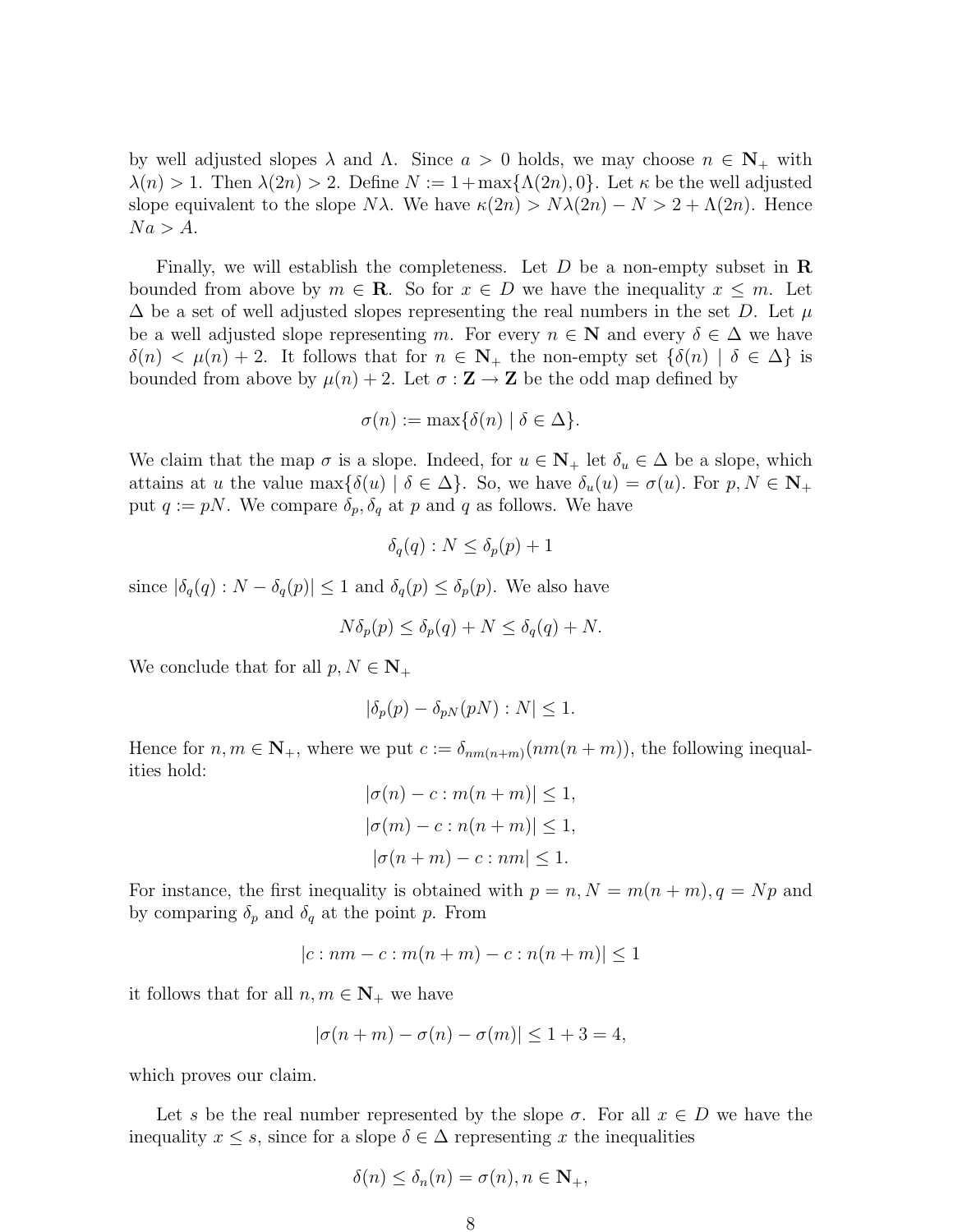hold. So  $s \in \mathbf{R}$  is an upper bound for D.

In order to prove that s is the least upper bound of D, we show that no  $t \in \mathbb{R}$  with  $t < s$  is an upper bound of D. Indeed, let  $\tau$  be a well adjusted slope for  $t \in \mathbb{R}$  with  $t < s$ . There exists  $n \in \mathbb{N}_+$  with  $\tau(n) < \sigma(n) - 2$ . Let x in D be represented by  $\delta_n$ . We have  $\delta_n(n) > \tau(n) + 2$ , hence  $x > t$  and t is not an upper bound for D.

**Remarks:** The above construction of the field of real numbers  $(\mathbf{R}, +, \cdot)$  has as its starting point the additive group  $(\mathbf{Z}, +)$ . It is well known that the order relation  $\lt$  on **R** is encoded in the field structure of **R**, namely for  $x, y \in \mathbf{R}$  we have  $x < y$  if and only if  $y - x = t^2$  holds for some  $t \in \mathbb{R} \setminus \{0\}$ . So we see that the real ordered field  $(R, +, \cdot, >)$  is constructed directly out of the additive group of integers.

The group  $\mathbb{R}/\mathbb{Z}$  appears as second bounded cohomology group  $H_b^2(\mathbb{Z}, \mathbb{Z})$  with coefficients Z of the group Z. Bounded cohomology is defined by Michael Gromov in the seminal paper [G]. An element  $\theta \in H_b^2(\mathbf{Z}, \mathbf{Z})$  is by definition the class modulo the boundary df of a bounded 1-cochain  $f : \mathbf{Z} \to \mathbf{Z}$  of a bounded 2-cocycle on  $\mathbf{Z}$ with values in  $Z$ . A bounded 2-cocycle on  $Z$  with values in  $Z$  is a bounded map  $\theta$ :  $\mathbf{Z} \times \mathbf{Z} \to \mathbf{Z}$  that satisfies  $d\theta = 0$ . For example a real number a defines a bounded 2-cocycle  $\theta_a(n,m) := [(n+m)a] - [na] - [ma]$ . The map  $a \in \mathbb{R} \mapsto \theta_a$  induces an isomorphism from  $\mathbf{R}/\mathbf{Z}$  to  $H_b^2(\mathbf{Z}, \mathbf{Z})$ . We recall the formulae for differentials in group cohomology:  $d\theta(u, v, w) := \theta(u, v) - \theta(u + v, w) + \theta(u, v + w) - \theta(v, w)$  and  $df(n, m) := f(n) - f(n + m) + f(m)$ . Our construction of the reals defines the additive group  $(\mathbf{R}, +)$  as the quotient  $\mathbf{R} := C_{db}^1(\mathbf{Z}, \mathbf{Z}) / C_b^1(\mathbf{Z}, \mathbf{Z})$ , with

 $C_{db}^1(\mathbf{Z}, \mathbf{Z}) := \{1 - \text{cochains on } \mathbf{Z} \text{ with values in } \mathbf{Z} \text{ and with bounded differential } \},$ 

 $C_b^1(\mathbf{Z}, \mathbf{Z}) := \{bounded\ 1-cochains\ on\ \mathbf{Z}\ with\ values\ in\ \mathbf{Z}\}.$ 

The composition of maps in  $C_{db}^1(\mathbf{Z}, \mathbf{Z}) = \{slopes\}$  induces the multiplication in **R**.

The encoding of the order relation on  $\bf{R}$  in the field structure has far reaching consequences. For instance, the fact that a line incidence preserving bijection of the real projective plane is a projective transformation, is such a consequence.

The first rigorous definitions for real numbers were published independently in 1872 by G. Cantor, E. Heine, Ch. Méray, and R. Dedekind. The rigorous definition of convergence of a sequence of numbers was given by d'Alembert in 1765 and by Cauchy in 1821 without having at the time a rigorous definition of real numbers. An exposition of the construction of real numbers is given in the book "Grundlagen der Analysis" of Edmund Landau [La]. We recommend reading the book "Analysis by Its History" by E. Hairer and G. Wanner [H-W].

## References

[A] Niels Henrik Abel, *Beweis der Unmöglichkeit, algebraische Gleichungen von höheren* Graden als dem vierten allgemein aufzulösen, J. reine angew. Math. 1 (1826), 65-84.